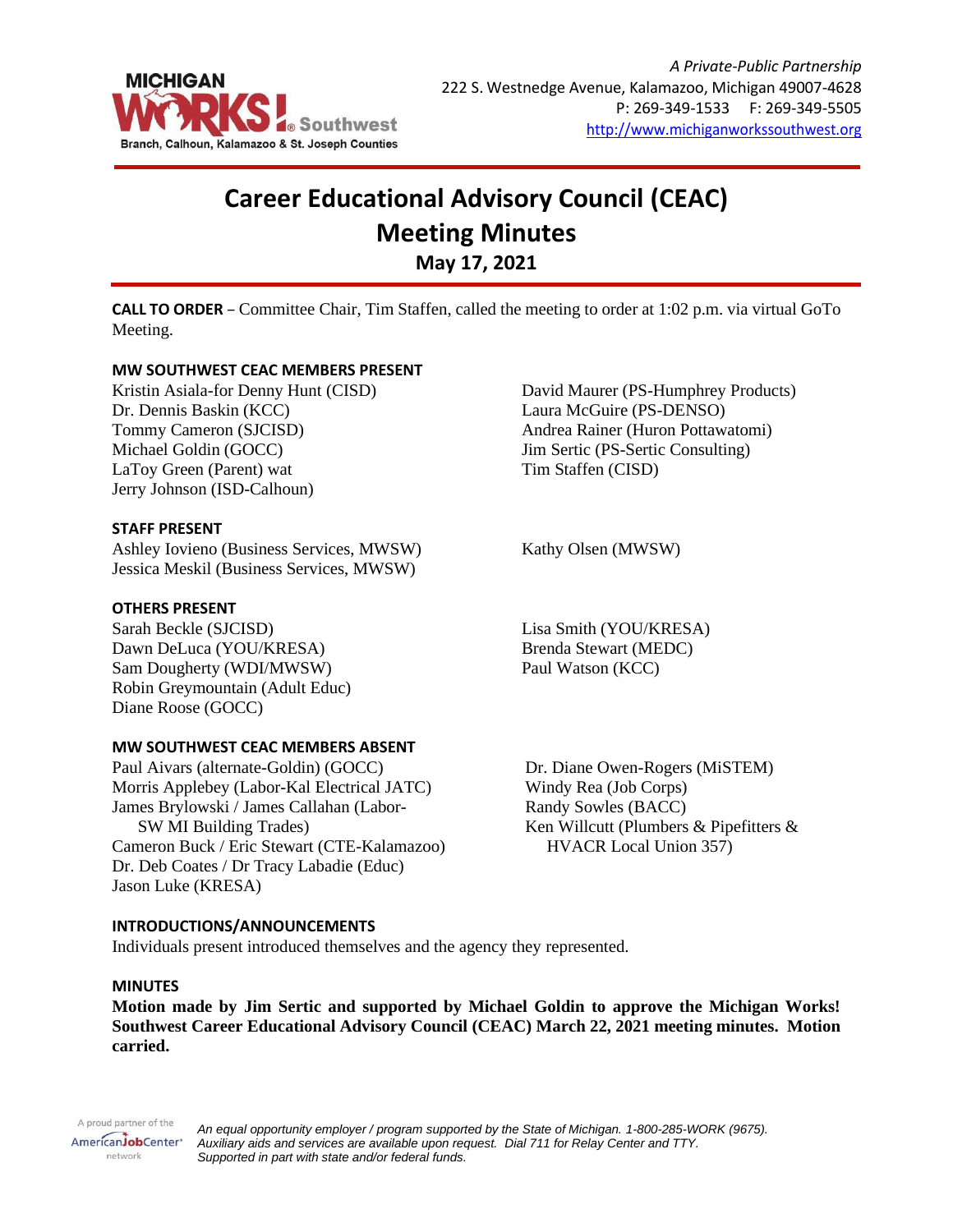#### **Career & Educational Advisory Council – Michigan Works! Southwest May 17, 2021 Meeting Minutes** Page 2 of 4

#### **WDB EDUCATION REPRESENTTIVES**

Kathy Olsen reported Dr. Adrien Bennings and Kris Jenkins have been serving as the Education representatives on the Michigan Works! Southwest Workforce Development Board and Randy Sowles has been serving as an alternate for Kris Jenkins. Their terms are in effect through June 30, 2022; however, the WDB is recertified every two years and the recertification documentation is due May 31, 2021. She asked if the committee was in support of continuing the nomination of these representatives on the WDB or if there were any other recommendations.

**Motion made by Dr. Dennis Baskin and supported by Tommy Cameron to approve the continued nomination of Dr. Adrien Bennings and Kris Jenkins as the Education representatives on the Michigan Works! Southwest Workforce Development Board and to approve Randy Sowles as an alternate for Kris Jenkins. Motion carried.**

# **COMPREHENSIVE LOCAL NEEDS ASSESSMENT (CLNA)**

Tim Staffen reported the Comprehensive Local Needs Assessment (CLNA) is required for running State approved Career Technical Education (CTE) programs that are tied into the Perkins grant. The data is used to determine what drives the needs for CTE programs and whether the programs are responding to the economic needs of the area. Each year's CTE plan must be tied to the CLNA data. Questions to address include: are we preparing students?; are the students performing?; are subgroups being represented?; and what are we doing to help them succeed? Each school that operates a CTE program puts together a report and the reports are then passed on to Career Education Planning Districts (CEPD) Directors. Decisions are made on the results of the CLNA. The CLNA is reviewed every other year, and 2021 is the year for a review to occur. The State will be rolling out templates to be used; however, until those templates are released, CTE staff cannot proceed. He noted that part of the delay was due to COVID-19.

Industry input is critical, and it is important to ensure that students are obtaining skills that employers are looking for as well as the ability to earn industry recognized credentials prior to graduation from high school. Dave Maurer reported Southwest Michigan First has data from business retention surveys that is centered around workplace needs. He offered to reach out to Southwest Michigan First. It was noted that this information would also be helpful to the post-secondary partners.

# **EDUCATION UPDATES**

#### **Secondary Education**

Tommy Cameron reported the millage passed in St. Joseph County. Three CTE coordinators have been hired at the St. Joseph ISD. Staff are focusing on three topics: career education for grades K-12; an online program called Xello has been added to help students build skills and knowledge; and improving the connections between CTE and business.

Tim Staffen reported a core team has been formed at Calhoun ISD and its mission is to promote and drive K-12 career development. Staff at the career center do a good job driving the career development but the concern is for those students who do not attend classes at the career center. Students need to learn what a graduate should look like to be a lifelong learner to get a job, keep a job and change within an industry. Services for Education Development Plans (EDPs) needs to be more than earning credentials or going to college; services need to include learning about careers.

#### **Post-Secondary Education**

Michael Goldin reported Glen Oaks Community College is working with St. Joseph ISD CTE to establish a teacher academy where students can earn dual credit. They are also working on a capital outlay budget to improve programs; however, it still needs legislative approval. This will affect Computer Science, Allied Health and Skilled Trades curriculums. GOCC plans to offer hybrid options for learning this fall.

A proud partner of the *An equal opportunity employer / program supported by the State of Michigan. 1-800-285-WORK (9675).* AmericanJobCenter<sup>®</sup> *Auxiliary aids and services are available upon request. Dial 711 for Relay Center and TTY.* network *Supported in part with state and/or federal funds.*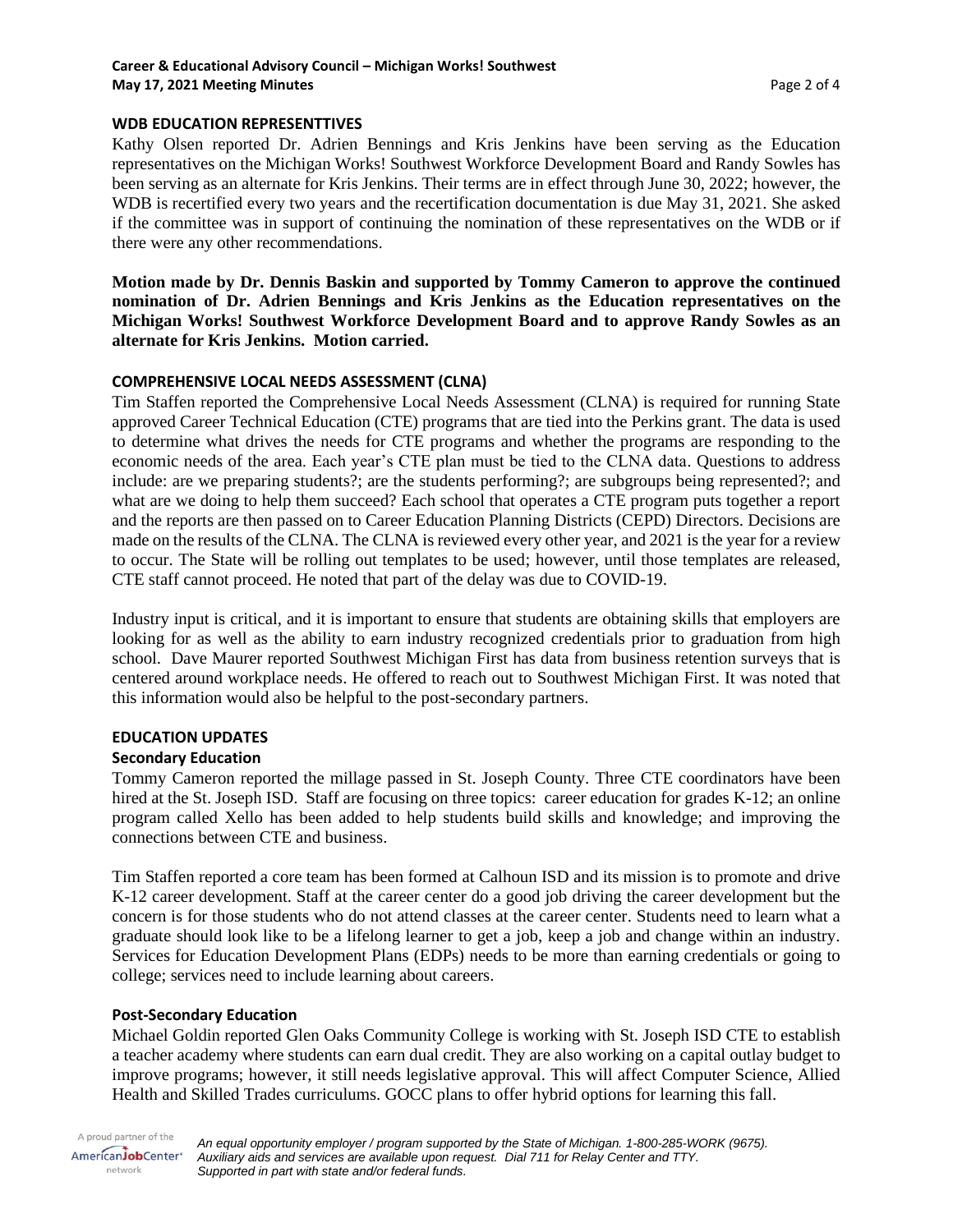#### **Adult Education**

Jerry Johnson reported the Request for Proposals (RFP) process for Adult Education providers was completed. There were 14 applicants for Section 107 funding. He noted that this year, the three providers in St. Joseph County applied as a consortium and thus there are now 14 providers instead of the previous 16. The whole process is complex, and the hope is that the RFP process can be simplified in the future.

#### **MW SOUTHWEST BUSINESS SERVICES UPDATE**

Ashley Iovieno reported Michigan Works! Southwest has hired additional business services staff. They include Heather McNash, Business Services Coordinator for Calhoun County and Barb Wise, Administrative Assistant of Business Services. Ms. Wise is replacing Jessica Meskil who has transitioned into the role of Apprenticeship Success Coordinator.

Ms. Iovieno reported staff are still waiting on the State for the State Apprenticeship Expansion (SAE) Grant Agreement. The grant will be sub-awarded to Career Technical Education in the Michigan Works! Southwest service area which includes Branch Calhoun, Kalamazoo and St. Joseph Counties. The grant is designed to expand and diversify Michigan Registered Apprenticeships and the plan is to add 176 apprenticeships over the next two years with a focus on manufacturing, healthcare, and information technology. A formal presentation will be provided to the CEAC at a later date.

The MiCareerQuest Southwest™ that recently occurred was a very successful event. She gave special thanks to Tim Staffen from Calhoun ISD and Kathy Spackman and Jason Luke from KRESA. The event showcased careers to a middle school audience using a virtual platform called vFairs. The vFairs platform allowed for employers to build a virtual booth adding documents and videos to help explain the occupation(s) they were representing. On the day of event, students could then enter those booths and text or video chat with the employer representatives. She shared data from the event:

| Total Users who Logged in: | 1.589  |
|----------------------------|--------|
| <b>Total Booth Visits</b>  | 24,880 |
| Total Documents clicked    | 11.917 |
| Total Videos Viewed:       | 16,941 |
| <b>Total Tabs Clicked:</b> | 6,469  |

Ms. Iovieno also shared some positive feedback received regarding the event. Some videos were created, and links will be shared once approved by the schools and the IT departments. Tim Staffen expressed his appreciation for the work that the MW! Southwest Business Services Team put into the event.

#### **BUISNESS UPDATES**

No additional business updates were reported other than many employers are seeking employees.

#### **CEAC METRICS**

Kathy Olsen reminded members to send her their list of career pathway and exploration events so that they can be counted in our area's CEAC metrics.

#### **OTHER MEMBER UPDATES**

No additional updates were reported.

# **PUBLIC COMMENTS**

None.

network

A proud partner of the *An equal opportunity employer / program supported by the State of Michigan. 1-800-285-WORK (9675).* AmericanJobCenter\* *Auxiliary aids and services are available upon request. Dial 711 for Relay Center and TTY. Supported in part with state and/or federal funds.*